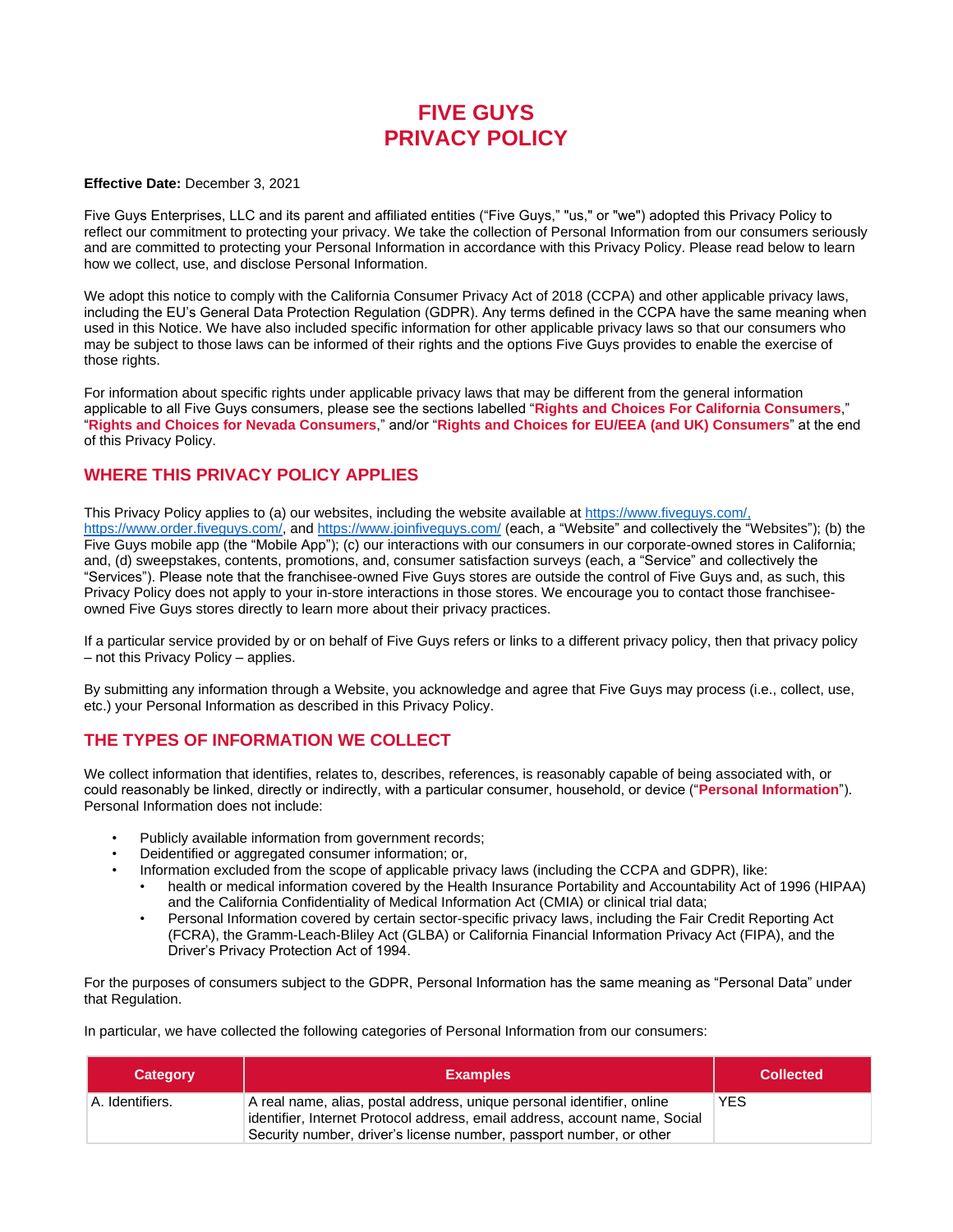|                                                                                                                                                                | similar identifiers.                                                                                                                                                                                                                                                                                                                                                                                                                                                                                                        |            |
|----------------------------------------------------------------------------------------------------------------------------------------------------------------|-----------------------------------------------------------------------------------------------------------------------------------------------------------------------------------------------------------------------------------------------------------------------------------------------------------------------------------------------------------------------------------------------------------------------------------------------------------------------------------------------------------------------------|------------|
| <b>B.</b> Personal Information<br>categories listed in the<br>California Customer<br>Records statute (Cal.<br>Civ. Code §<br>1798.80(e)).                      | A name, signature, Social Security number, physical characteristics or<br>description, address, telephone number, passport number, driver's license<br>or state identification card number, insurance policy number, education,<br>employment, employment history, bank account number, credit card<br>number, debit card number, or any other financial information, medical<br>information, or health insurance information.<br>Some Personal Information included in this category may overlap with<br>other categories. | <b>YES</b> |
| C. Protected<br>classification<br>characteristics under<br>California or federal<br>law.                                                                       | Age (40 years or older), race, color, ancestry, national origin, citizenship,<br>religion or creed, marital status, medical condition, physical or mental<br>disability, sex (including gender, gender identity, gender expression,<br>pregnancy or childbirth and related medical conditions), sexual<br>orientation, veteran or military status, genetic information (including<br>familial genetic information).                                                                                                         | <b>YES</b> |
| D. Commercial<br>information.                                                                                                                                  | Records of personal property, products or services purchased, obtained,<br>or considered, or other purchasing or consuming histories or tendencies.                                                                                                                                                                                                                                                                                                                                                                         | <b>YES</b> |
| E. Biometric<br>information.                                                                                                                                   | Genetic, physiological, behavioral, and biological characteristics, or<br>activity patterns used to extract a template or other identifier or identifying<br>information, such as, fingerprints, faceprints, and voiceprints, iris or retina<br>scans, keystroke, gait, or other physical patterns, and sleep, health, or<br>exercise data.                                                                                                                                                                                 | <b>YES</b> |
| F. Internet or other<br>similar network activity.                                                                                                              | Browsing history, search history, information on a consumer's interaction<br>with a website, application, or advertisement.                                                                                                                                                                                                                                                                                                                                                                                                 | <b>YES</b> |
| G. Geolocation data.                                                                                                                                           | Physical location or movements.                                                                                                                                                                                                                                                                                                                                                                                                                                                                                             | <b>YES</b> |
| H. Sensory data.                                                                                                                                               | Audio, electronic, visual, thermal, olfactory, or similar information.                                                                                                                                                                                                                                                                                                                                                                                                                                                      | <b>YES</b> |
| I. Professional or<br>employment-related<br>information.                                                                                                       | Current or past job history or performance evaluations.                                                                                                                                                                                                                                                                                                                                                                                                                                                                     | <b>YES</b> |
| J. Non-public education<br>information (per the<br><b>Family Educational</b><br>Rights and Privacy Act<br>(20 U.S.C. Section<br>1232g, 34 C.F.R. Part<br>99)). | Education records directly related to a student maintained by an<br>educational institution or party acting on its behalf, such as grades,<br>transcripts, class lists, student schedules, student identification codes,<br>student financial information, or student disciplinary records.                                                                                                                                                                                                                                 | <b>NO</b>  |
| K. Inferences drawn<br>from other Personal<br>Information.                                                                                                     | Profile reflecting a person's preferences, characteristics, psychological<br>trends, predispositions, behavior, attitudes, intelligence, abilities, and<br>aptitudes.                                                                                                                                                                                                                                                                                                                                                       | <b>NO</b>  |

We obtain the categories of Personal Information listed above from the following categories of sources:

- **Directly from you.** For example, from forms you complete or products and services you purchase.
- **Indirectly from you.** For example, from observing your actions on our Websites including by technological means. For more information about how we may collect your Personal Information by technological means, please see the section labelled "**Personal Information Collected Via Technology**."
- **From Service Providers.** For example, from vendors that provide services to us, which enable you to purchase products, so we can fulfill your purchases.
- **From publicly available sources**, such as social media sites, when permitted by the terms of service for those sources. For example, if you communicate with us over Twitter or Instagram, we may receive additional information about you from your profile.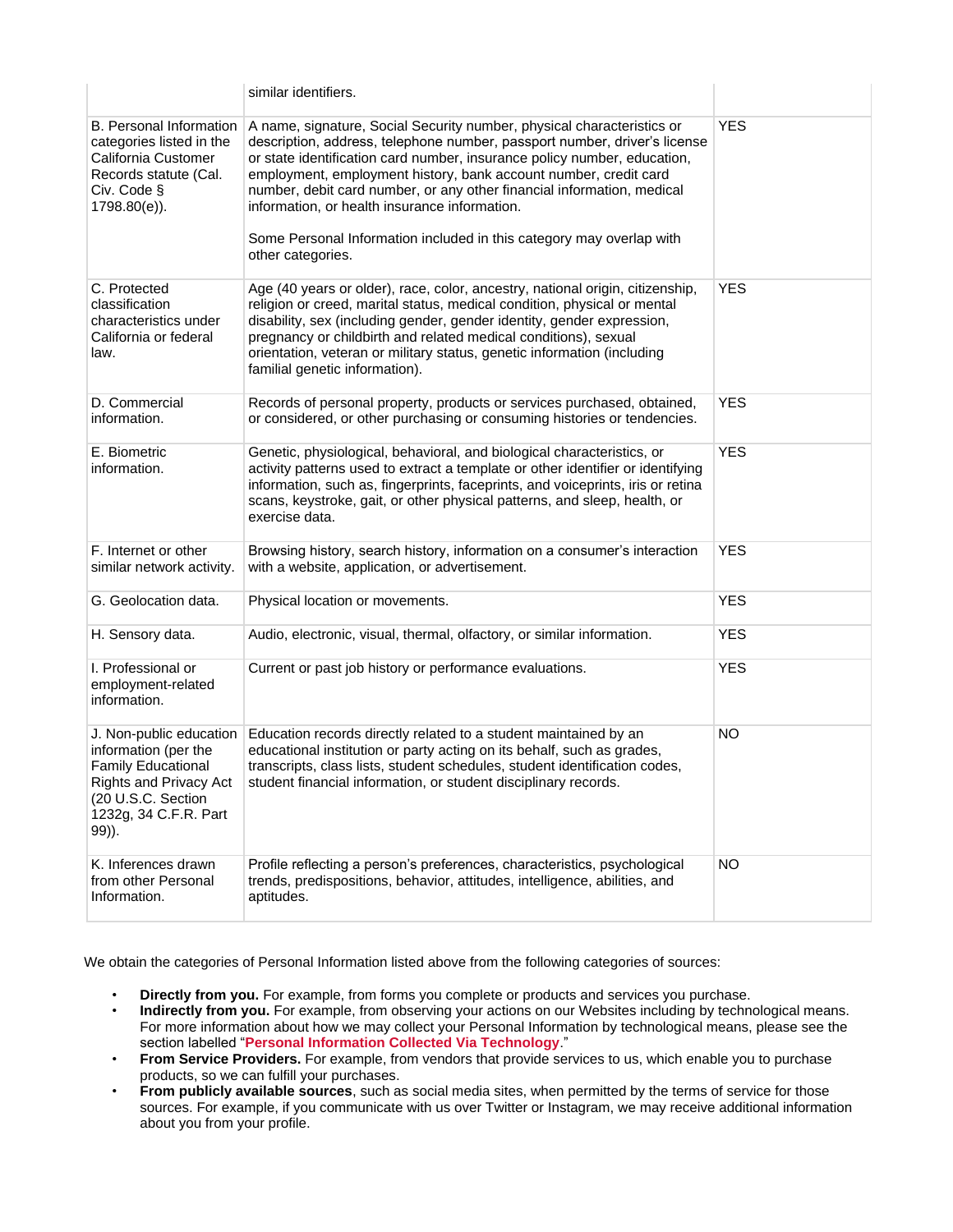# **PERSONAL INFORMATION COLLECTED VIA TECHNOLOGY**

As you access or use a Website, we use technological means to collect information from you (including some Personal Information) to make the Websites more useful to you, including the Uniform Resource Locator (URL) you just came from, the URL you go to next, your browser type, your Internet Service Provider (ISP), and your Internet Protocol (IP) address. We may also use cookies and pixels to collect Personal Information from you about your use of our Websites.

An "IP Address" is a number that is automatically assigned to your computer when you use the Internet. In some cases your IP address stays the same from browser session to browser session. However, if you use a consumer internet service provider, your IP address may vary from session to session. We track IP addresses solely in conjunction with session cookies to analyze our web page flow.

"Cookies" are small pieces of information that a website sends to your computer's hard drive while you are viewing a website. Five Guys uses both session cookies (which expire once you close your web browser) and persistent cookies (which stay on your computer until they expire or until you delete them) to provide you with a more personal and interactive experience on the Websites. Persistent cookies can be removed by following the help directions for your internet browser. If you choose to disable all or most cookies, some areas of the Website may not work properly.

In addition to cookies, Five Guys uses "pixels" to enable certain cookies or advertisements on the Websites and to track the number of times a link or advertisement is served on a webpage. A pixel is a tiny, 1x1 image that is loaded when you visit our Websites, but instead of calling up an image, it causes a cookie or application to be downloaded. Pixels can be used to track user activities, track the number of times a user has viewed a particular link or advertisement, track and optimize website traffic, display advertisements, keep track of advertising commissions, and otherwise collect data for online marketing and website analysis. As with cookies, our Websites utilize both session pixels and persistent pixels.

We also use cookies and tracking/marketing pixels for four general purposes: (1) to ensure the functionality, optimization, and ease of use of our Websites; (2) to ensure and maintain the security of our Websites; (3) to collect anonymous, statistical data regarding how visitors interact with the Websites; and, (4) for marketing purposes. We also utilize the tools available through Google Analytics in order to monitor site flow and statistical data regarding our Website users.

The cookies that we use for functionality and security purposes are considered necessary cookies, without which the Website would not function properly. These cookies allow some of the basic functions of our Websites to work properly, such as remembering your preferences as you navigate the Websites. In addition, these cookies help us secure the Websites by preventing cross-site request forgery attacks and by throttling excessive request rates.

We also use cookies to collect statistical information regarding how visitors interact with our Websites and to track repeat visits to our Websites. While these cookies collect information regarding how you use our Websites in order to help us understand site flow and improve our Websites, all such statistical data is anonymous and does not personally identify you.

Finally, we use both cookies and pixels on our Websites for marketing purposes, including: to check whether your browser supports the use of cookies, to deliver general advertisements from third party advertisers, to present targeted advertisements to particular Website visitors, to track the particular advertisements that have been displayed to you, to collect data regarding how you interact with YouTube videos across different websites, to estimate your bandwidth on pages with integrated YouTube videos, to track your browser activity across devices and marketing channels, to track the actions you take after viewing an advertisement in order to measure the efficacy of the advertisement, and to display particular advertisements in order to re-engage visitors that are likely to convert to customers based on those visitors' online behavior across websites.

You have the option to manage the cookies we use in connection with the Websites through the cookie consent settings and preferences centers made available to you on the Websites. Additionally, if you would like to access publicly-available mechanisms for exercising your preferences with respect to the use of third party automated collection technologies and advertising tracking, we encourage you to visit: [http://www.aboutads.info/choices.](http://www.aboutads.info/choices)

### **GOOGLE ANALYTICS**

Our Websites use Google Analytics, a web analytics service provided by Google, Inc. ("Google"). Google Analytics uses "cookies", which are text files placed on your computer, to help the Websites analyze how users use the site. The information generated by the cookie about your use of the Websites (including your IP address) will be transmitted to and stored by Google on servers in the United States. Google will use this information for the purpose of evaluating your use of the Websites, compiling reports on activity on our Websites, and providing other services relating to website activity and internet usage. Google may also transfer this information to third parties where required to do so by law, or where such third parties process the information on Google's behalf. Google will not associate your IP address with any other data held by Google. You may refuse the use of cookies by selecting the appropriate settings on your browser, however, please note that if you do this you may not be able to use the full functionality of these Websites. By using our Websites, you consent to the processing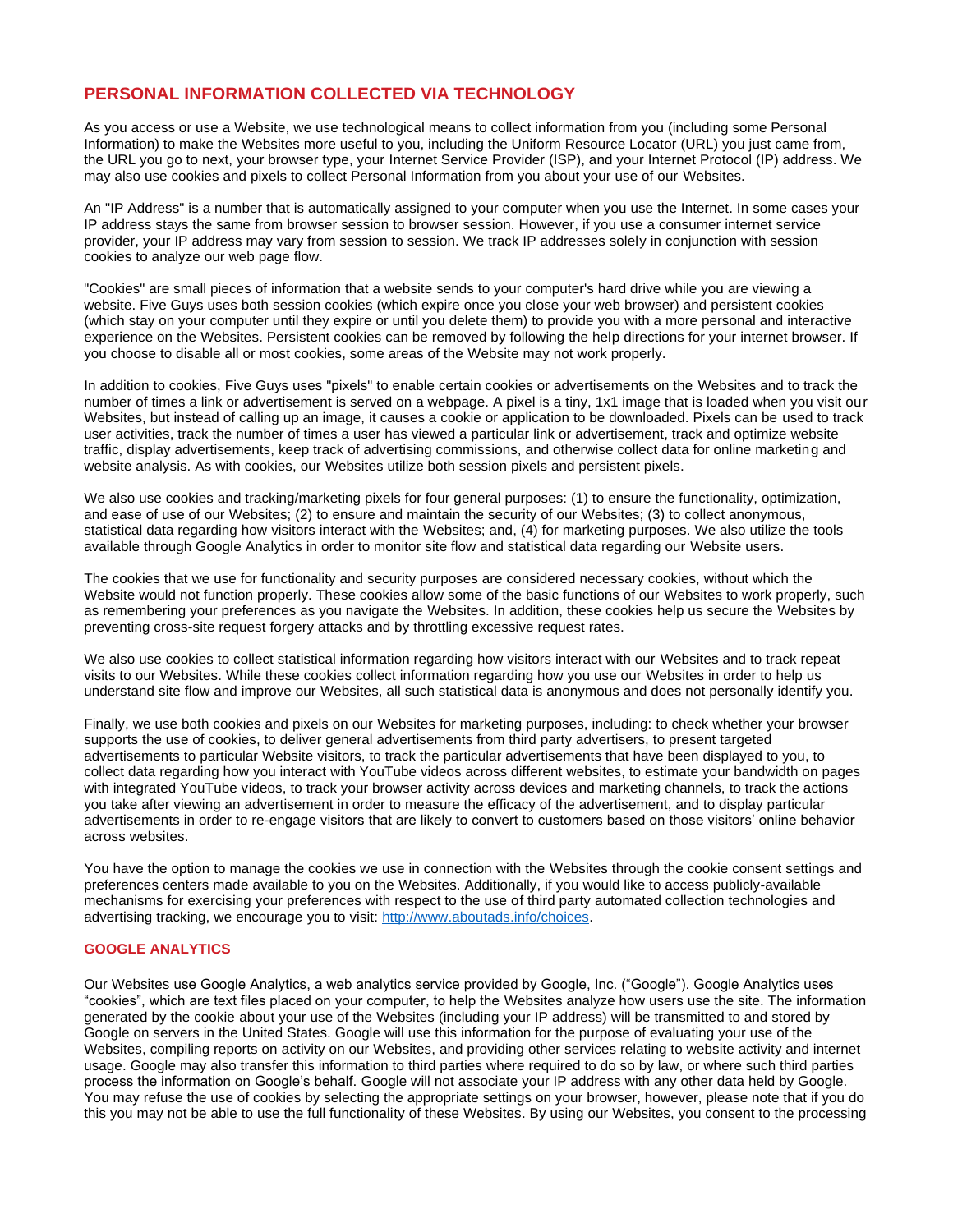of data about you by Google in the manner and for the purposes set out above. To find out more information about how Google may use your information, we encourage you to visit: [https://www.google.com/policies/privacy/partners/.](https://www.google.com/policies/privacy/partners/)

### **FACEBOOK PIXEL**

Our Websites use the Facebook Pixel, a web analytics service provided by Meta Platforms Inc. (previously, "Facebook Inc.") (referred to, for convenience, as "Facebook"). The Facebook Pixel functions in the way described in the section labelled "**Personal Information Collected Via Technology**" above. You may refuse the use of technologies like the Facebook Pixel by selecting the appropriate settings on your browser, however, please note that if you do this you may not be able to use the full functionality of these Websites. By using our Websites, you consent to the processing of data about you by Facebook in the manner and for the purposes set out above. To find out more information about how Facebook may use your information, we encourage you to visit: [https://www.facebook.com/business/m/privacy-and-data.](https://www.facebook.com/business/m/privacy-and-data) 

### **TIKTOK PIXEL**

Our Websites use the TikTok Pixel, a web analytics service provided by TikTok Inc. ("TikTok"). The TikTok Pixel functions in the way described in the section labelled "**Personal Information Collected Via Technology**" above. You may refuse the use of technologies like the TikTok Pixel by selecting the appropriate settings on your browser, however, please note that if you do this you may not be able to use the full functionality of these Websites. By using our Websites, you consent to the processing of data about you by TikTok in the manner and for the purposes set out above. To find out more information about how TikTok may use your information, we encourage you to visit: [https://ads.tiktok.com/i18n/official/policy/business](https://ads.tiktok.com/i18n/official/policy/business-products-terms)[products-terms](https://ads.tiktok.com/i18n/official/policy/business-products-terms) and [https://ads.tiktok.com/i18n/official/policy/privacy.](https://ads.tiktok.com/i18n/official/policy/privacy)

### **HOW WE USE YOUR PERSONAL INFORMATION**

We may use or disclose the Personal Information we collect for one or more of the following purposes:

- To fulfill or meet the reason you provided the information. For example, if you share your name and contact information to ask a question about our products or services, we will use that Personal Information to respond to your inquiry. If you provide your Personal Information to purchase a product or service, we will use that information to process your payment and facilitate delivery. If you provide Personal Information to enter a contest or sweepstake, we will use that information to process your entry and to contact you to fulfill the terms of that contest or sweepstake if you win. We may also save your information to facilitate new product orders or process returns.
- To provide, support, personalize, and develop our Websites, products, and services.
- To process your requests, purchases, transactions, and payments and prevent transactional fraud.
- To provide you with support and to respond to your inquiries, including to investigate and address your concerns and monitor and improve our responses.
- To personalize your experience on our Websites and to deliver content and product and service offerings relevant to your interests, including targeted offers and ads through our Websites, third-party sites, and via email or text message (with your consent, where required by law).
- To provide you with Five Guys related information, promotions, offers, products, or services that you request from us or that you have consented to receive via email direct marketing.
- To help maintain the safety, security, and integrity of our Websites, products and services, databases and other technology assets, and business.
- For testing, research, analysis, and product development, including to develop and improve our Websites, products, and services.
- To respond to law enforcement requests and as required by applicable law, court order, or governmental regulations.
- As described to you when collecting your Personal Information or as otherwise set forth in applicable privacy laws, including the GDPR and the CCPA.
- To evaluate or conduct a merger, divestiture, restructuring, reorganization, dissolution, or other sale or transfer of some or all of our assets, whether as a going concern or as part of bankruptcy, liquidation, or similar proceeding, in which Personal Information held by us about our consumers is among the assets transferred.

We will not collect additional categories of Personal Information or use the Personal Information we collected for materially different, unrelated, or incompatible purposes without providing you notice.

Five Guys may periodically engage in direct marketing as described above, however, you will be able to opt out at any time by following the instructions included in every e-mail sent to you via the "Unsubscribe" link.

You may not opt out of non-promotional communications from Five Guys, including confirmation messages regarding successful order requests. Please note, regardless of your communication settings, we may continue to communicate with you regarding changes to terms and conditions, Privacy Policy updates, data breaches, or other significant information related to your Personal Information for as long as it is retained by Five Guys.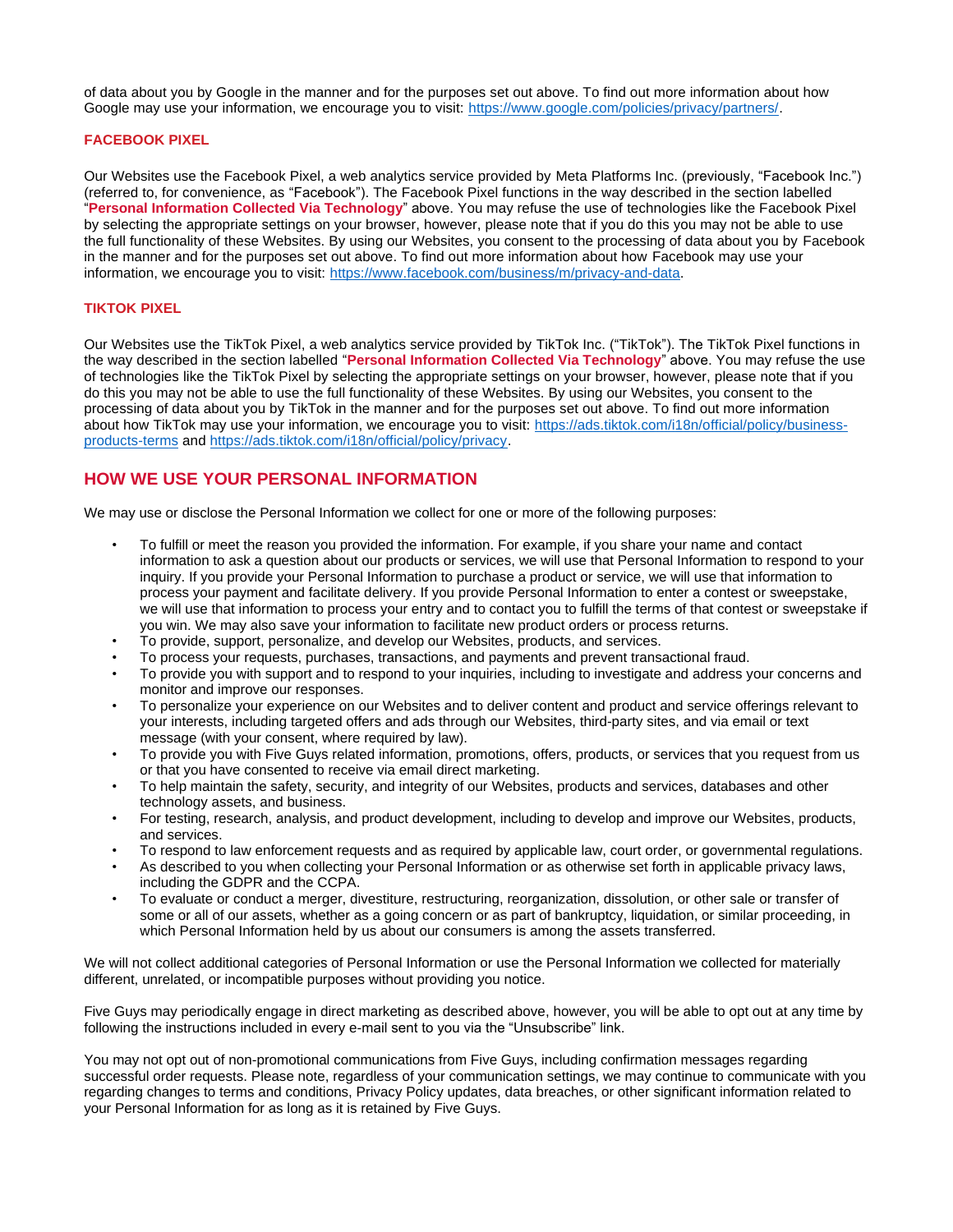If you provide feedback on any of our products or services to us, we may use such feedback for any purpose, provided we will not associate such feedback with your Personal Information. We will collect any information contained in your feedback and will treat the Personal Information in such communication in accordance with this Privacy Policy.

We will not perform any automated decision-making processes involving the information that we collect.

We may create Deidentified Information records from Personal Information by excluding information (such as your name and/or IP address) that would allow someone to identify a specific individual. "Deidentified Information" means information that is not associated with or linked to your Personal Information, including any feedback you may provide, which cannot be reidentified with your Personal Information. Deidentified Information does not permit the identification of individual persons. We may use this Deidentified Information to analyze request patterns and usage patterns so that we may enhance our products and services. Five Guys reserves the right to use and disclose Deidentified Information to third parties in its discretion.

In addition to the above, various privacy laws specify numerous legitimate and lawful ways that we may use the Personal Information we collect without your consent. For more information, please see the section labelled "**Notice Regarding Required Consents**."

# **HOW WE SHARE YOUR PERSONAL INFORMATION**

We may disclose your Personal Information to a third party for a business purpose. When we disclose Personal Information for a business purpose, we enter a contract that describes the purpose and requires the recipient to both keep that Personal Information confidential and not use it for any purpose except performing the contract.

We share your Personal Information with the following categories of third parties:

- Service providers;
- Affiliates of Five Guys;
- Franchisees of Five Guys;
- Social media websites; and,
- Government entities, including judicial and law enforcement authorities pursuant to lawful requests.

While we may request your consent to use or share your Personal Information to fulfill or perform services regarding your orders and requests, we may also use or share your Personal Information without your consent for any legitimate purpose as allowed under the applicable laws and regulations (see the section labelled "**Notice Regarding Requested Consents**," below), including fulfilling our contractual obligations to you. Five Guys has taken certain organizational and technological security measures to protect your Personal Information, described in the "**How We Protect Your Information**" section, and requires at least the same degree of organizational and technological security measures to be used by all third parties with whom we may share your Personal Information.

Additionally, we may share some or all of your Personal Information with "Affiliates" (parent company, subsidiaries, joint ventures, or other companies under common ownership and/or control), in which case we will require our Affiliates to provide at least the same degree of protection for your Personal Information as we do under this Privacy Policy. If our company or our assets are acquired by another company, that company will possess the Personal Information collected by us and it will assume the rights and obligations regarding your Personal Information as described in this Privacy Policy.

If we disclose your Personal Information to Affiliates or third parties as identified in this section, we agree to be liable for violations of your privacy rights by the Affiliates and third parties to which we have disclosed your Personal Information.

Some of our Affiliates may be international organizations or organizations that were formed in the United States. If we share your Personal Information with such Affiliates, we will use appropriate methods to transmit your information in accordance with all applicable laws and regulations. Such methods may include the Privacy Shield framework, model contract clauses, or binding corporate bylaws.

In certain circumstances, we may be required to disclose your Personal Information in response to lawful requests by public authorities, including to meet national security or law enforcement requirements.

# **DISCLOSURES OF YOUR PERSONAL INFORMATION FOR A BUSINESS PURPOSE**

In the preceding twelve (12) months, Company has disclosed the following categories of Personal Information for a business purpose:

Category A: Identifiers.

Category B: California Customer Records Personal Information categories.

Category C: Protected classification characteristics under California or federal law.

Category D: Commercial information.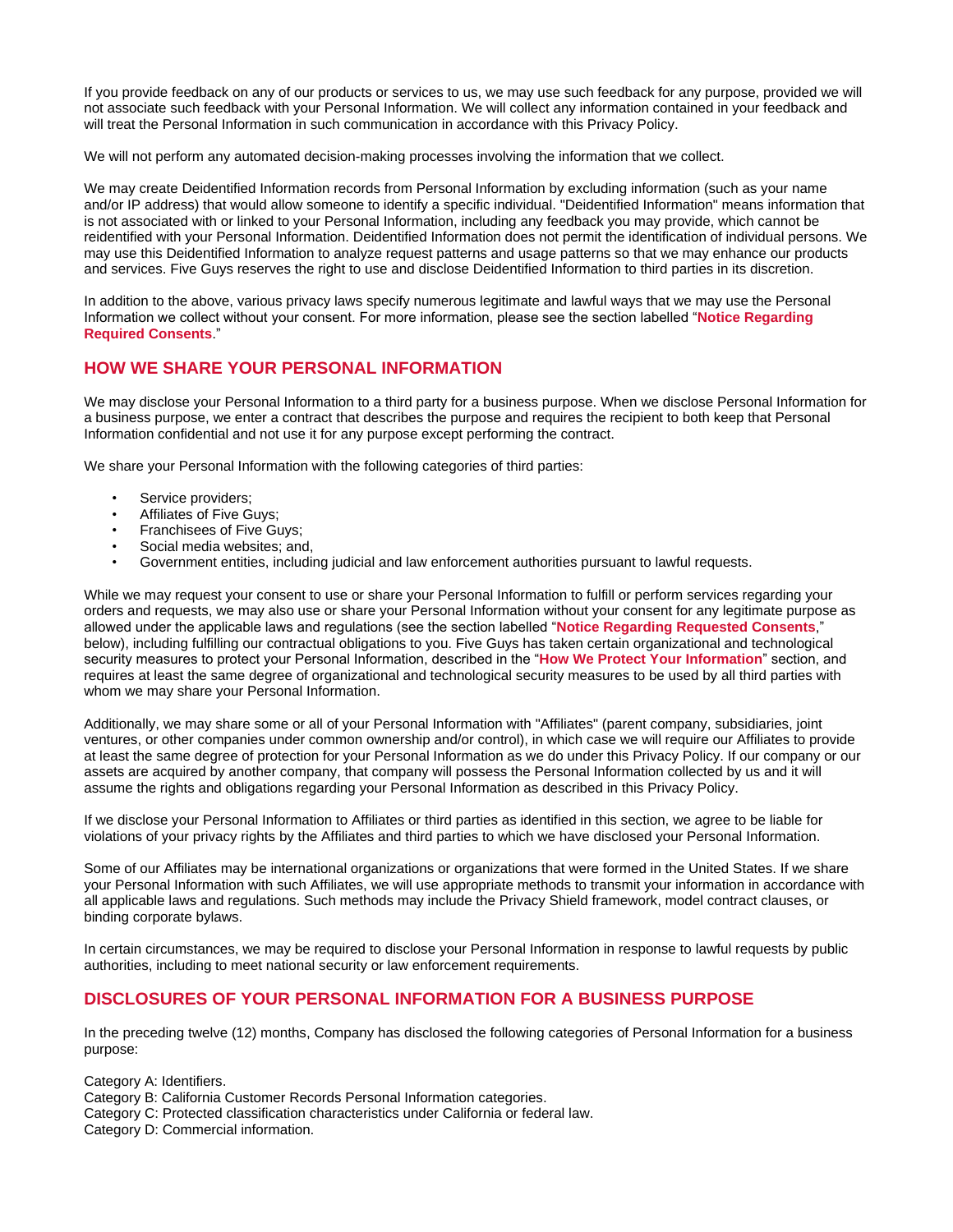Category E: Biometric information.

Category F: Internet or other similar network activity.

Category G: Geolocation data.

Category H: Sensory data.

Category I: Professional or employment-related information.

We may disclose your Personal Information for a business purpose to the following categories of third parties:

- Service providers;
- Affiliates of Five Guys;
- Partners
- Franchisees of Five Guys;
- Social media websites:
- Internet cookie data recipients, such as Google Analytics; and,
- Successors (or potential successors) to all or part of our business.

# **SALES OF YOUR PERSONAL INFORMATION**

It is Five Guys' policy not to sell the Personal Information of our consumers. As such, in the preceding twelve (12) months, we have not sold Personal Information.

# **HOW WE PROTECT YOUR INFORMATION**

To protect your Personal Information, we agree to take reasonable technical and organizational precautions in addition to following industry best practices to make sure it is not inappropriately lost, misused, accessed, disclosed, altered, or destroyed.

Five Guys has implemented industry-standard organizational and electronic means of protecting your Personal Information. Our Websites make use of back-end technology that has been CSA STAR Certified and covered by a range of ISO certifications, including ISO 27001:2013, ISO 27017:2015, ISO 27018:2014, ISO 20000-1:2011, ISO 22301:2012, and ISO 9001:2015, and which is designed protect your Personal Information. We store Personal Information behind a computer firewall, which is a barrier designed to prevent outsiders from accessing our servers. In addition, Five Guys protects your Personal Information from unauthorized physical access by storing your Personal Information in a controlled facility. Except as provided elsewhere in this Privacy Policy, Five Guys limits access to Personal Information, regardless of if it is stored electronically or in physical form, to those persons (including employees and contractors) in Five Guys' organization who have a business need for such access.

Even though we have taken significant steps to ensure that your Personal Information is not intercepted, accessed, used, or disclosed to or by unauthorized persons, you should know that Five Guys cannot completely eliminate security risks associated with Personal Information.

# **NOTICE REGARDING REQUESTED CONSENTS**

If you use the Websites, you may be asked to consent to the collection and use of your Personal Information for particular purposes. While you will not be penalized or prejudiced for refusing to consent to the collection, retention, and use of your information as described in this Privacy Policy, failure to provide consent may interfere with or disrupt certain features of the Websites or prevent us from fulfilling orders or purchase requests you make.

When we are using your Personal Information on the basis of your consent, you are entitled to withdraw that consent at any time. If you revoke your consent, you will not be penalized or prejudiced for revoking your consent.

Even if you refuse or revoke your consent, Five Guys may continue to collect, retain, and use your Personal Information or sensitive Personal Information so long as such retention and use is consistent with the purposes described in this Privacy Policy and that collection, retention, and use is lawful and allowed without obtaining your consent under the applicable laws and regulations.

These uses, among others, may include:

- Complying with legal obligations, for example, tax, employment, and other laws or regulations;
- Fulfilling our contractual obligations to you;
- Fulfilling our legitimate business interests and purposes, whether performed by ourselves or a third party, so long as that purpose does not override your fundamental rights and freedoms;
- Preventing fraud;
- For internal administrative purposes, whether your information is maintained internally or shared with our subsidiaries and affiliates, franchisees, or third party contractors for this purpose;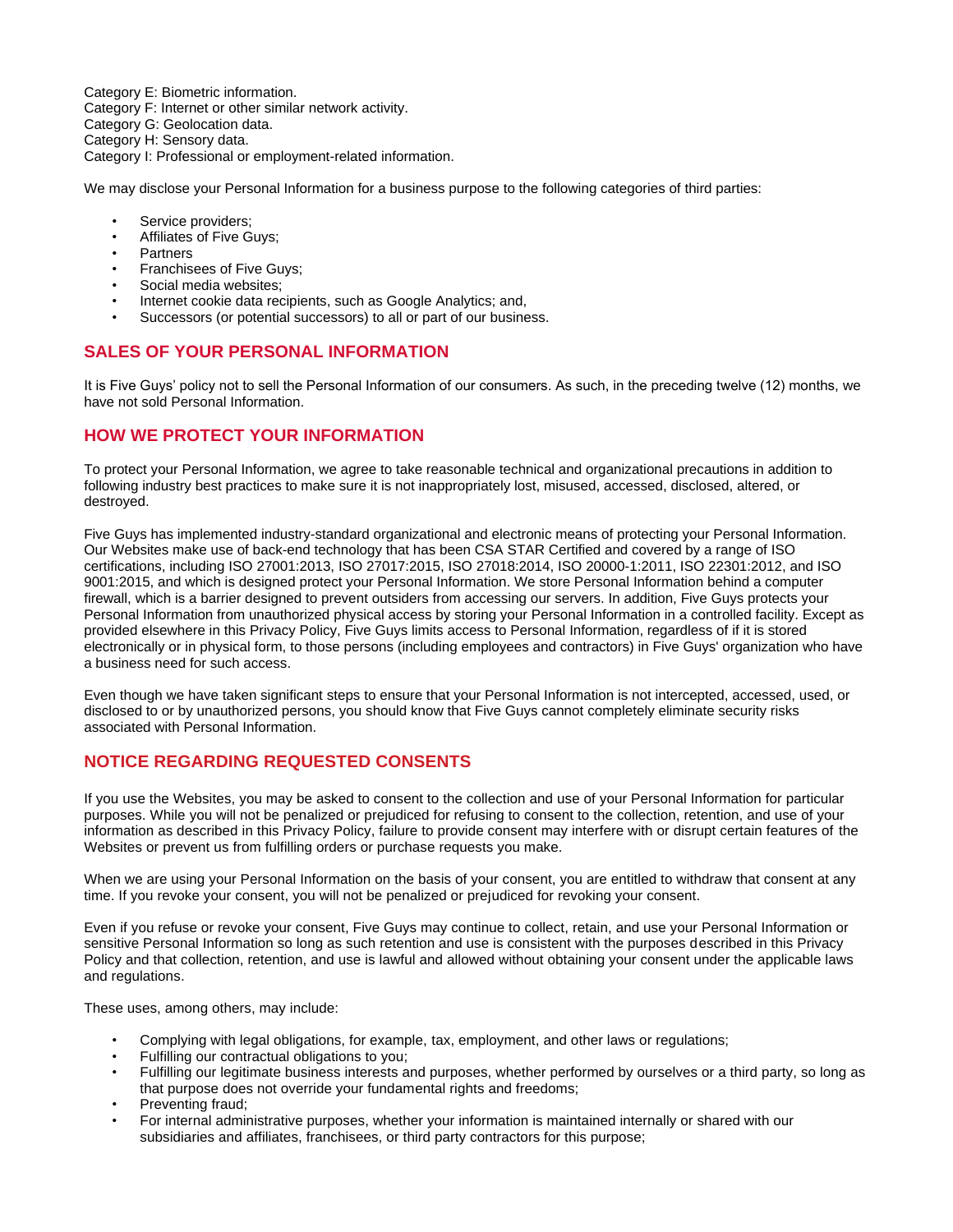- Ensuring network and information security;
- Establishing, exercising, or defending against any legal claims; or,
- Using your Personal Information in accordance with any valid consents you have given.

When we collect, retain, or use your Personal Information based on a legitimate interest or the public interest, as described above, you may have the right to object at any time to that use of your Personal Information if your local law gives you that right.

# **NOTICE REGARDING CHILDREN**

We do not target our Websites or Services toward or intentionally gather Personal Information about visitors who are under the age of 13. Furthermore, we do not intentionally allow visitors under the age of 18 to place orders via our Websites. If a child under 13 submits Personal Information to us and we learn that the Personal Information is the information of a child under 13, we will attempt to delete that Personal Information as soon as possible. If you believe that we might have any Personal Information from a child under 13, please contact us using the information in the below "Contact Us" section.

By using this Website, you represent that you are at least the age of majority in your state, province, or country of residence, or that you are the age of majority in your state, province, or country of residence and you have given us your consent to allow any of your minor dependents to use this Website.

# **LINKS TO OTHER SITES**

If we have provided a link to any other website or location, it is for your convenience and does not signify our endorsement of such other website or location or its contents. We have no control over, do not review, and cannot be responsible for these outside websites or their content. Please be aware that the terms of our Privacy Policy do not apply to these outside websites.

Of particular note, please be aware that the Five Guys "Gear" website, available at<https://shopfiveguys.com/> isoperated by our trusted partner, The Icebox - Cool Stuff, LLC, and isnot controlled or operated by Five Guys. The terms of our Privacy Policy do not apply to that outside website, which has its own Terms of Service and Privacy Policy. We are not responsible for the privacy practices of that website, except as otherwise required under the relevant laws and regulations. We encourage you to read their terms and privacy statements if you wish to utilize these websites and applications.

Once you leave our Websites or are redirected to a third-party website or application, you are no longer governed by this Privacy Policy or our Websites' Terms of Service. For your convenience, we may provide pop-up banners or notices in some instances when you leave our Websites or are directed to a third-party website or application, but we make no representations that we will provide such notice for all third party links on our Websites.

When you click on links on our store, they may direct you away from our Websites. We are not responsible for the privacy practices of other sites and encourage you to read their privacy statements.

### **PRIVACY POLICY UPDATES**

We reserve the right to amend this Privacy Policy at our discretion and at any time. If we change the way we collect, use, or disclosure your Personal Information that require us to make changes to this Privacy Policy, we will post a notice on this page and update the Privacy Policy's effective date. Your continued use of our Websites following any posted updates to the Privacy Policy constitutes your acceptance of such changes. If you object to any of the changes to our Privacy Policy, you must stop using the Websites.

# **CONTACT US**

If you have any general questions about our Privacy Policy or questions about how we collect, use, or share your Personal Information, or would like to exercise your rights with respect to your Personal Information as permitted by certain laws applicable to consumers as described above, please do not hesitate to contact our Privacy Officer at:

**Phone:** (877) 258-2136 **Privacy Policy Location:** <https://www.fiveguys.com/Privacy-Policy> **Email:** [privacy@fiveguys.com](mailto:privacy@fiveguys.com) **Mailing Address:** Five Guys Enterprises, LLC ATTN: Privacy Officer 10718 Richmond Highway Lorton, VA 22079 USA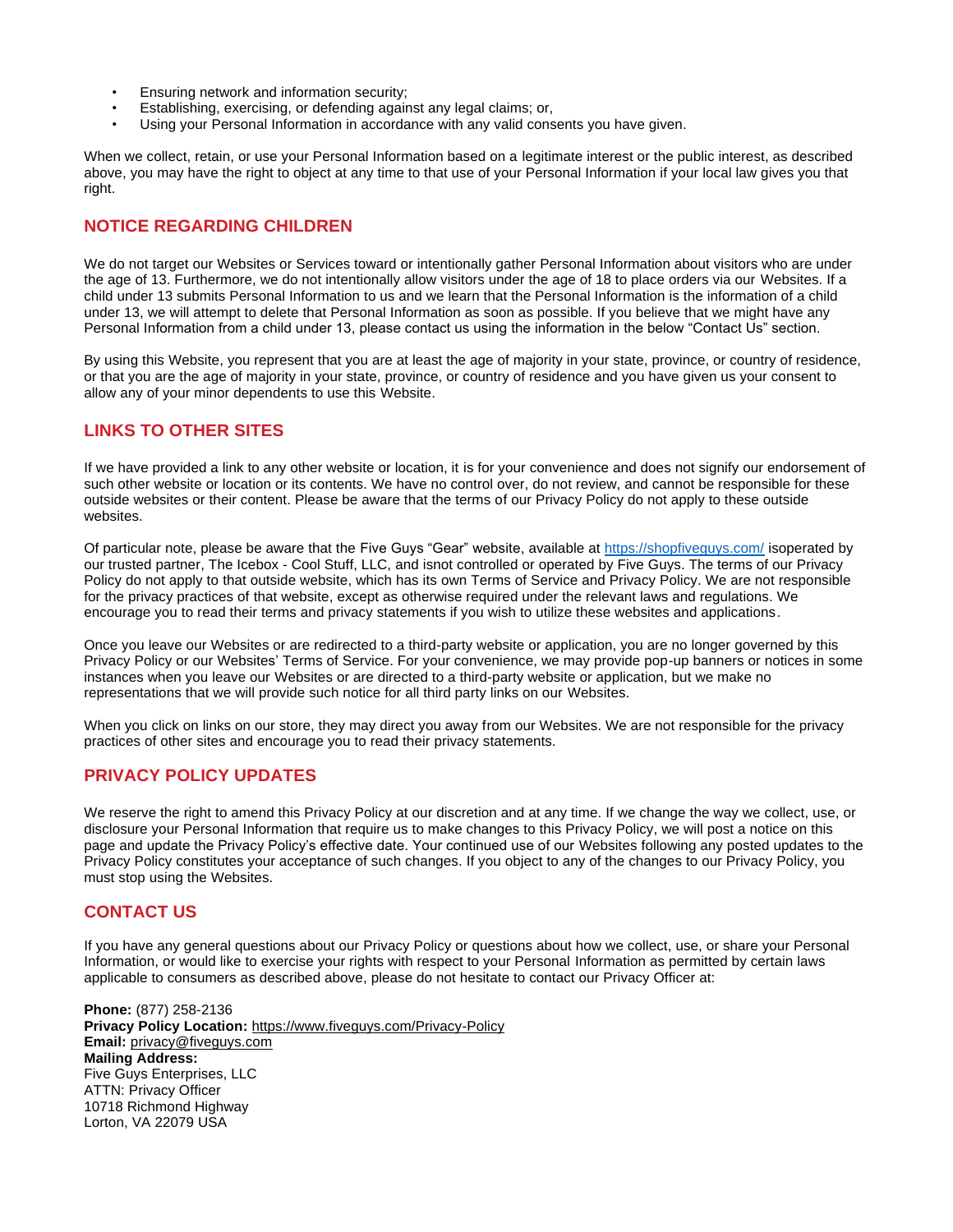# **RIGHTS AND CHOICES FOR CALIFORNIA CONSUMERS**

The CCPA provides consumers (California residents) with specific rights regarding their Personal Information. This section describes your CCPA rights and explains how to exercise those rights.

### **ACCESS TO YOUR PERSONAL INFORMATION AND DATA PORTABILITY RIGHTS**

You have the right to request that we disclose certain information to you about our collection and use of your Personal Information over the past 12 months. Once we receive and confirm your verifiable consumer request (see the section labelled "**Exercising Your Access, Data Portability, and Deletion Rights**"), we will disclose to you:

- The categories of Personal Information we collected about you.
- The categories of sources for the Personal Information we collected about you.
- Our business or commercial purpose for collecting or selling that Personal Information.
- The categories of third parties with whom we share that Personal Information.
- The specific pieces of Personal Information we collected about you (also called a data portability request).
	- If we sold or disclosed your Personal Information for a business purpose, two separate lists disclosing:
	- sales, identifying the Personal Information categories that each category of recipient purchased; and
	- disclosures for a business purpose, identifying the Personal Information categories that each category of recipient obtained.

### **DELETION REQUEST RIGHTS**

You have the right to request that we delete any of your Personal Information that we collected from you and retained, subject to certain exceptions. Once we receive and confirm your verifiable consumer request (see the section labelled "**Exercising Your Access, Data Portability, and Deletion Rights**"), we will delete (and direct our service providers to delete) your Personal Information from our records, unless an exception applies.

We may deny your deletion request if retaining the information is necessary for us or our service provider(s) to:

- Complete the transaction for which we collected the Personal Information, provide a good or service that you requested, take actions reasonably anticipated within the context of our ongoing business relationship with you, fulfill the terms of a written warranty or product recall conducted in accordance with federal law, or otherwise perform our contract with you.
- Detect security incidents, protect against malicious, deceptive, fraudulent, or illegal activity, or prosecute those responsible for such activities.
- Debug products to identify and repair errors that impair existing intended functionality.
- Exercise free speech, ensure the right of another consumer to exercise their free speech rights, or exercise another right provided for by law.
- Comply with the California Electronic Communications Privacy Act (Cal. Penal Code § 1546 et. seq.).
- Engage in public or peer-reviewed scientific, historical, or statistical research in the public interest that adheres to all other applicable ethics and privacy laws, when the information's deletion may likely render impossible or seriously impair the research's achievement, if you previously provided informed consent.
- Enable solely internal uses that are reasonably aligned with consumer expectations based on your relationship with us.
- Comply with a legal obligation.
- Make other internal and lawful uses of that information that are compatible with the context in which you provided it.

### **EXERCISING YOUR ACCESS, DATA PORTABILITY, AND DELETION RIGHTS**

To exercise the access, data portability, and deletion rights described above, please submit a verifiable consumer request to us by either:

- Calling us at (877) 258-2136;
- Submitting your request using the below webform;

### **[EXERCISE YOUR CCPA RIGHTS](https://privacyportal-cdn.onetrust.com/dsarwebform/f5fbc500-6a08-4d16-b254-c0447470bd68/4ad68166-3ca2-4811-a2f0-bbe61c453881.html)**

OR,

• Visiting one of our California corporate-owned Five Guys stores and submitting your rights request on the physical forms available in store, which must be returned to Five Guys by mail in an envelope affixed with the appropriate postage to the address listed on that form.

**Please note that our Websites are not configured to accept and respond to web browser Do Not Track (DNT) signals. As such, if you would like to exercise your privacy rights, we encourage you to do so by submitting a request using**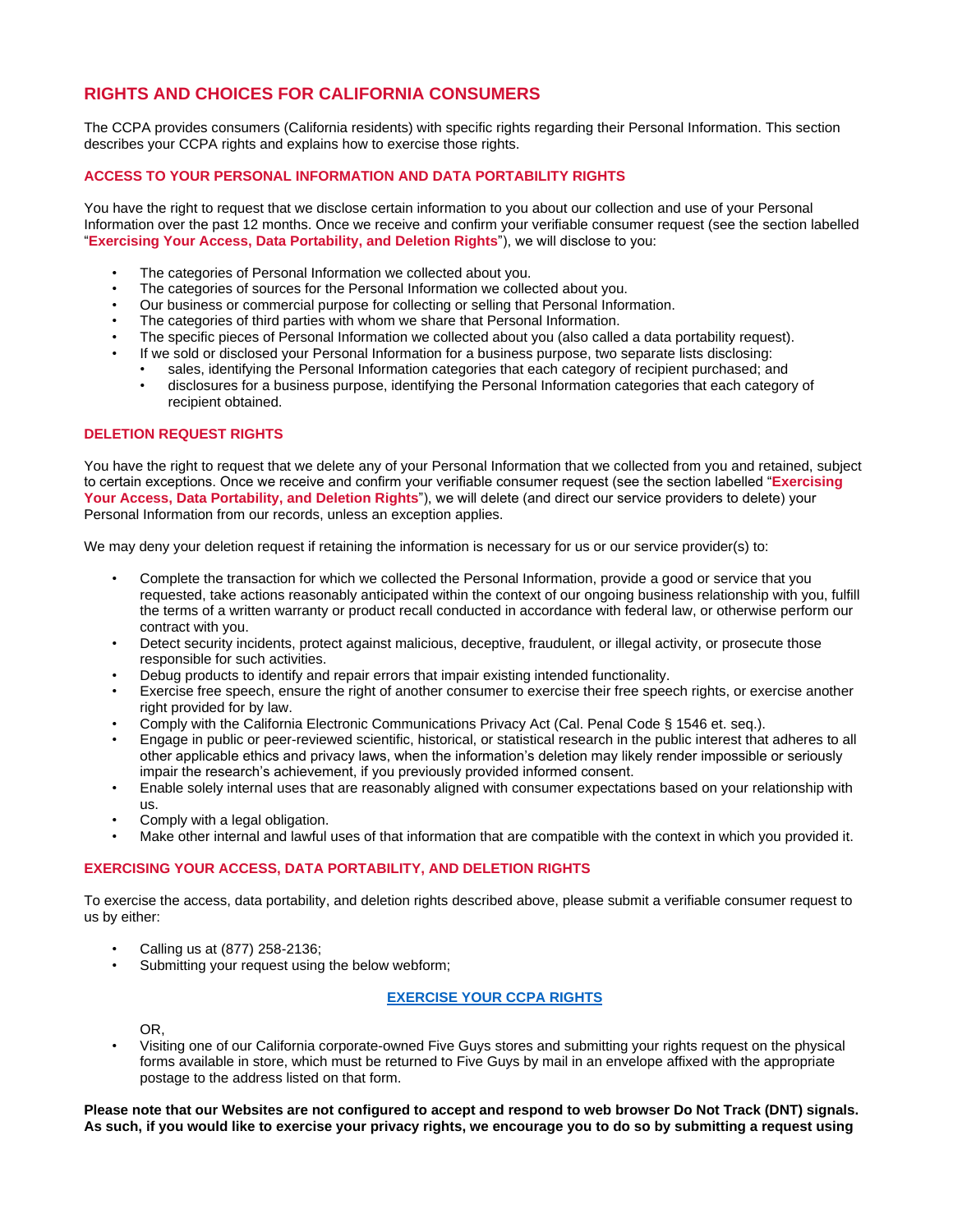#### **one of the methods described above.**

Please also note that you are currently only permitted to submit one type of request at a time on the above webform. If you would like to submit multiple request types, please submit a separate form for each and we will work with you to process the requests in an appropriate order.

Only you, or someone legally authorized to act on your behalf, may make a verifiable consumer request related to your Personal Information. You may also make a verifiable consumer request on behalf of your minor child. To designate an authorized agent, you must authorize that agent to act on your behalf and the agent must have registered with the California Secretary of State. Before processing any request received from an authorized agent, we will take reasonable efforts to confirm their identity and their authority to act on your behalf.

You may only make a verifiable consumer request for access or data portability twice within a 12-month period. The verifiable consumer request must:

- Provide sufficient information that allows us to reasonably verify you are the person about whom we collected Personal Information or an authorized representative, which may include:
	- Your first and last name;
	- Email address(es);
	- Phone number(s);
	- Street address;
	- Social media username and platform; and,
	- Any other information you think may be helpful to allow us to identify you and process your request such as merchandise order information or device identifiers including device type and IMEI or MAC address.
- Describe your request with sufficient detail that allows us to properly understand, evaluate, and respond to it.

We cannot respond to your request or provide you with Personal Information if we cannot verify your identity or authority to make the request and confirm the Personal Information relates to you.

You do not need to create an account with us to exercise the rights made available to you under the CCPA. We will only use Personal Information provided in a verifiable consumer request to verify the requestor's identity or authority to make the request.

For instructions on exercising sale opt-out rights, see the section labeled "**Personal Information Sales Opt-Out and Opt-In Rights**."

### **RESPONSE TIMING AND FORMAT**

We endeavor to respond to a verifiable consumer request within forty-five (45) days of its receipt. If we require more time (up to an additional forty-five (45) days for a total period of time not to exceed ninety (90) days from when your request was submitted), we will inform you of the reason and necessary extension period in writing.

Any disclosures we provide will only cover the 12-month period preceding the verifiable consumer request's receipt. The response we provide will also explain the reasons we cannot comply with a request, if applicable. For data portability requests, we will select a format to provide your Personal Information that is readily useable and should allow you to transmit the information from one entity to another entity without hindrance, specifically a comma separated value (.csv) file.

We do not charge a fee to process or respond to your verifiable consumer request unless it is excessive, repetitive, or manifestly unfounded. If we determine that the request warrants a fee, we will tell you why we made that decision and provide you with a cost estimate before completing your request.

#### **PERSONAL INFORMATION SALES OPT-OUT AND OPT-IN RIGHTS**

If you are 16 years of age or older, you have the right to direct us to not sell your Personal Information at any time (the "right to opt-out"). It is Five Guys' policy not to sell the Personal Information of our consumers and we do not sell the Personal Information of consumers we actually know are less than 16 years of age, unless we receive affirmative authorization (the "right to opt-in") from either the consumer who is at least 13 but not yet 16 years of age, or the parent or guardian of a consumer less than 13 years of age. Consumers who opt-in to Personal Information sales may opt-out of future sales at any time.

To exercise the right to opt-out, you (or your authorized representative) may submit a request to us by visiting the following Internet Web page link:

### **[DO NOT SELL MY PERSONAL INFORMATION \(CA\)](https://privacyportal-cdn.onetrust.com/dsarwebform/f5fbc500-6a08-4d16-b254-c0447470bd68/ec9202a6-8d35-42ee-9292-5ac5e3209f03.html)**

You may also choose to submit a request to opt-out by using the general CCPA Rights Request process as described in the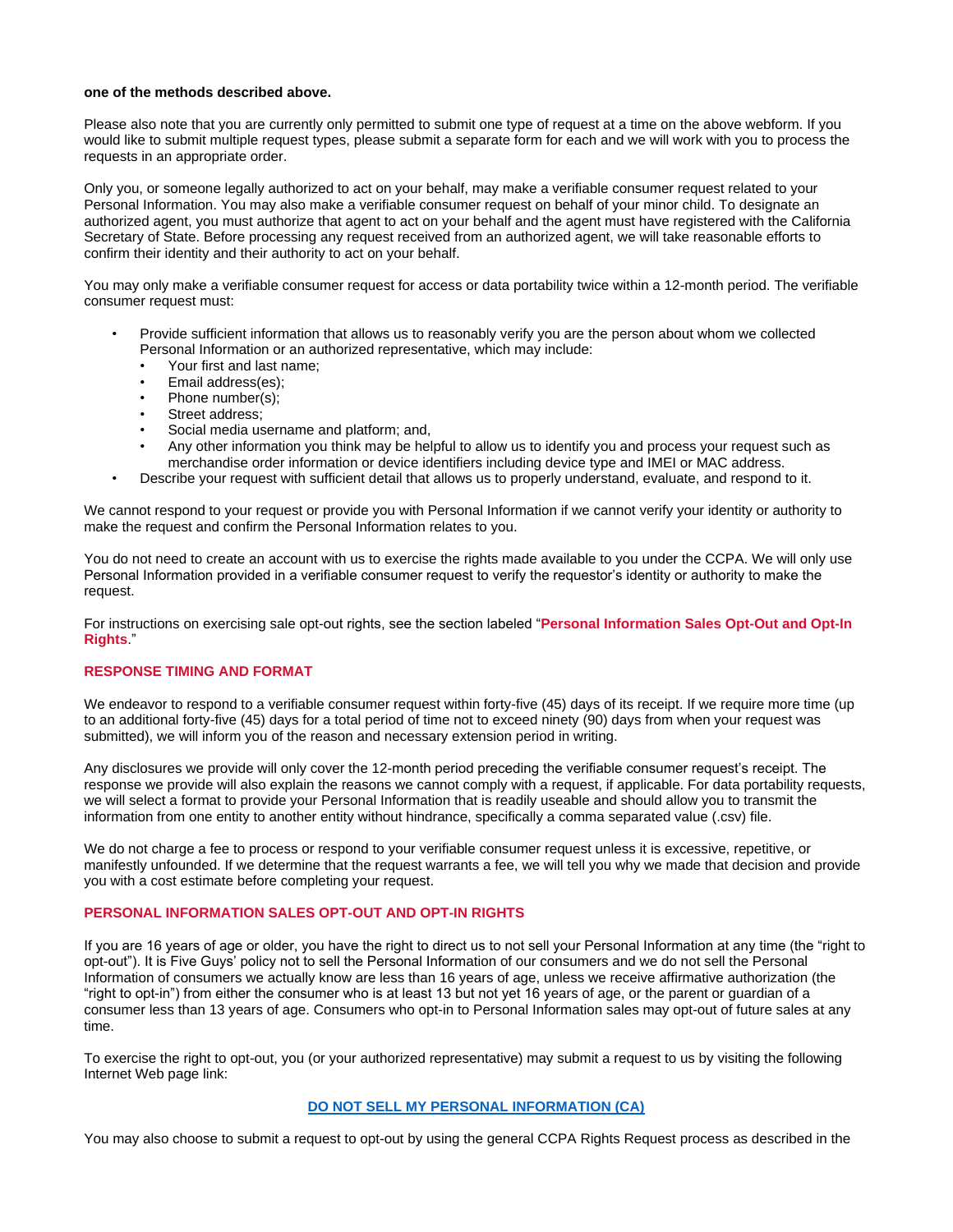section labelled "**Exercising Your Access, Data Portability, and Deletion Rights**."

Once you make an opt-out request, we will wait at least twelve (12) months before asking you to reauthorize Personal Information sales. However, you may change your mind and opt back into Personal Information sales at any time by using the general CCPA Rights Request process as described in the section labelled "**Exercising Your Access, Data Portability, and Deletion Rights**."

You do not need to create an account with us to exercise your opt-out rights or any other right made available to you under the CCPA. We will only use Personal Information provided in an opt-out request to review and comply with the request.

#### **NON-DISCRIMINATION**

We will not discriminate against you for exercising any of your CCPA rights. Unless permitted by the CCPA, we will not:

- Deny you goods or services.
- Charge you different prices or rates for goods or services, including through granting discounts or other benefits, or imposing penalties.
- Provide you a different level or quality of goods or services.
- Suggest that you may receive a different price or rate for goods or services or a different level or quality of goods or services.

### **OTHER CALIFORNIA PRIVACY RIGHTS**

California's "Shine the Light" law (Civil Code Section § 1798.83) permits users of our Websites that are California residents to request certain information regarding our disclosure of Personal Information to third parties for their direct marketing purposes. To make such a request, please send an email to [privacy@fiveguys.com](mailto:privacy@fiveguys.com) or contact us using the information provided in the "**Contact Us**" section.

### **RIGHTS AND CHOICES FOR NEVADA CONSUMERS**

If you are a resident of the State of Nevada, you have the right to request that Five Guys not sell the Personal Information we currently have about you or that we might collect about you in the future. Although it is currently Five Guys' policy not to sell our consumers' Personal Information, if you would like to register an email address with Five Guys to request that we not sell your Personal Information now or in the future, please follow the below link and provide the requested information.

### **[DO NOT SELL MY PERSONAL INFORMATION \(NV\)](https://privacyportal-cdn.onetrust.com/dsarwebform/f5fbc500-6a08-4d16-b254-c0447470bd68/37ba8f13-89ff-47bb-a0e4-5347c68ef291.html)**

Following our receipt of your request, we will make reasonable efforts to verify your identity and that the request is authentic. When we have verified your request, we will confirm that your Personal Information will not be sold by Five Guys. If you change your email address in the future, please note that you will need to re-register the new email address with us so we can continue to ensure that we do not sell your Personal Information.

Five Guys will only use the information you provide in connection with your request to process that request. Because of the ongoing nature of your right not to have your Personal Information sold under Nevada law, we will retain the information provided in this request until you withdraw the request.

### **RIGHTS AND CHOICES FOR EU/EEA (AND UK) CONSUMERS**

The GDPR provides individuals (residents of the European Union (EU) and European Economic Area (EEA)) with specific rights regarding their Personal Information. As of the effective date of this Privacy Policy, the UK is covered by the GDPR but has taken steps to adopt laws that mirror the GDPR that are intended to go into effect following the UK's departure from the EU. References to the GDPR in this Privacy Policy are intended to cover the UK's replacement laws.

This section describes your GDPR rights and explains how to exercise those rights.

The GDPR extends a number of rights to residents of the EU, EEA, and, through mirrored laws adopted by the UK intended to go into effect following the UK's departure from the EU, the UK. These rights include the rights of/to: access, rectification, erasure ("the right to be forgotten"), restrict processing, data portability, and objection to profiling and automated decisionmaking. Individuals subject to the GDPR also have the right not to be discriminated against for exercising these rights.

### **EXERCISING YOUR GDPR RIGHTS**

You have the right to control your Personal Information as described below. In order to request access to, correct, object to our use and retention of your Personal Information, or to exercise any of your rights related to your Personal Information as described in your local law, please send a request by e-mail to privacy@fiveguys.com or by mail using the contact information